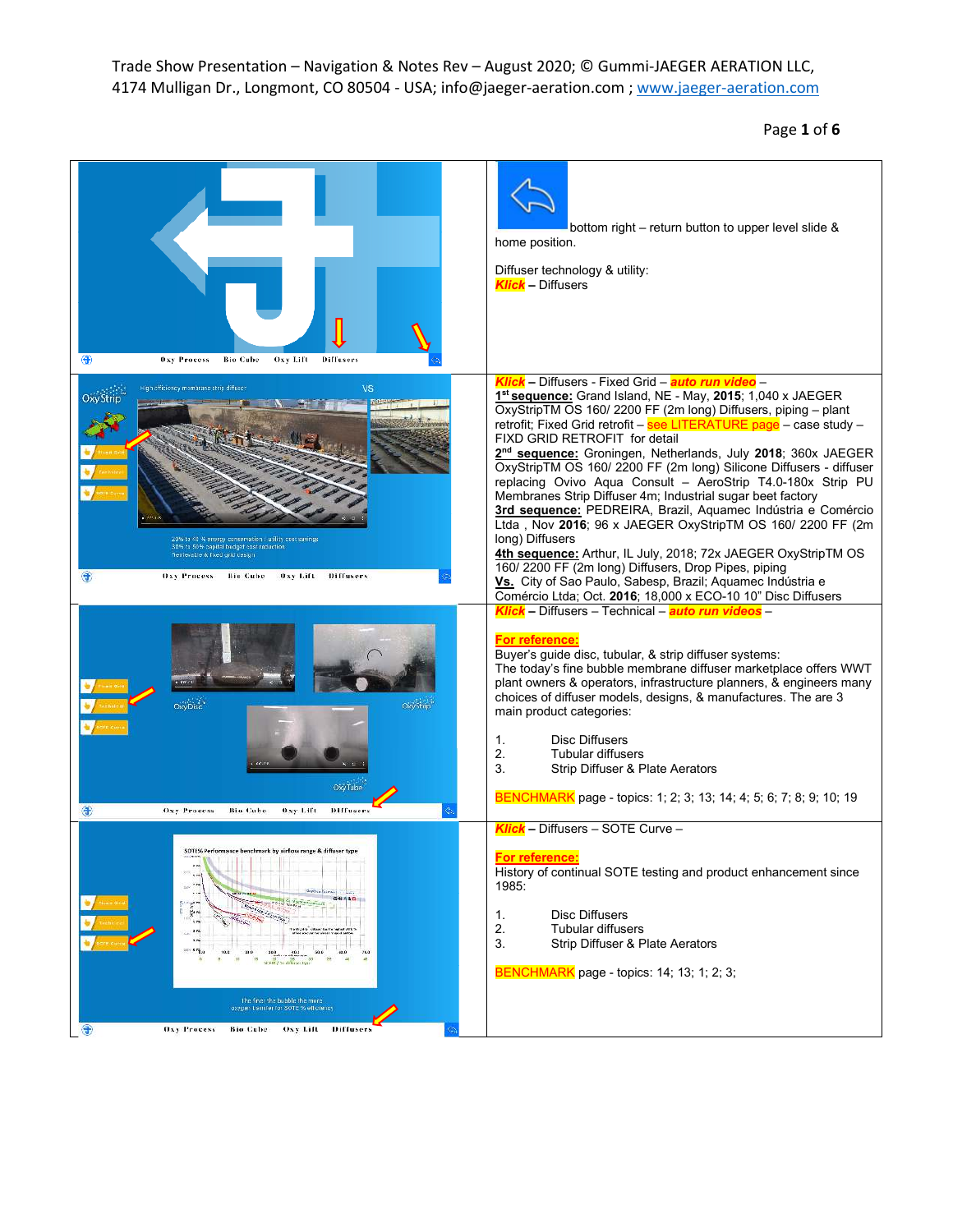Page **2** of **6**

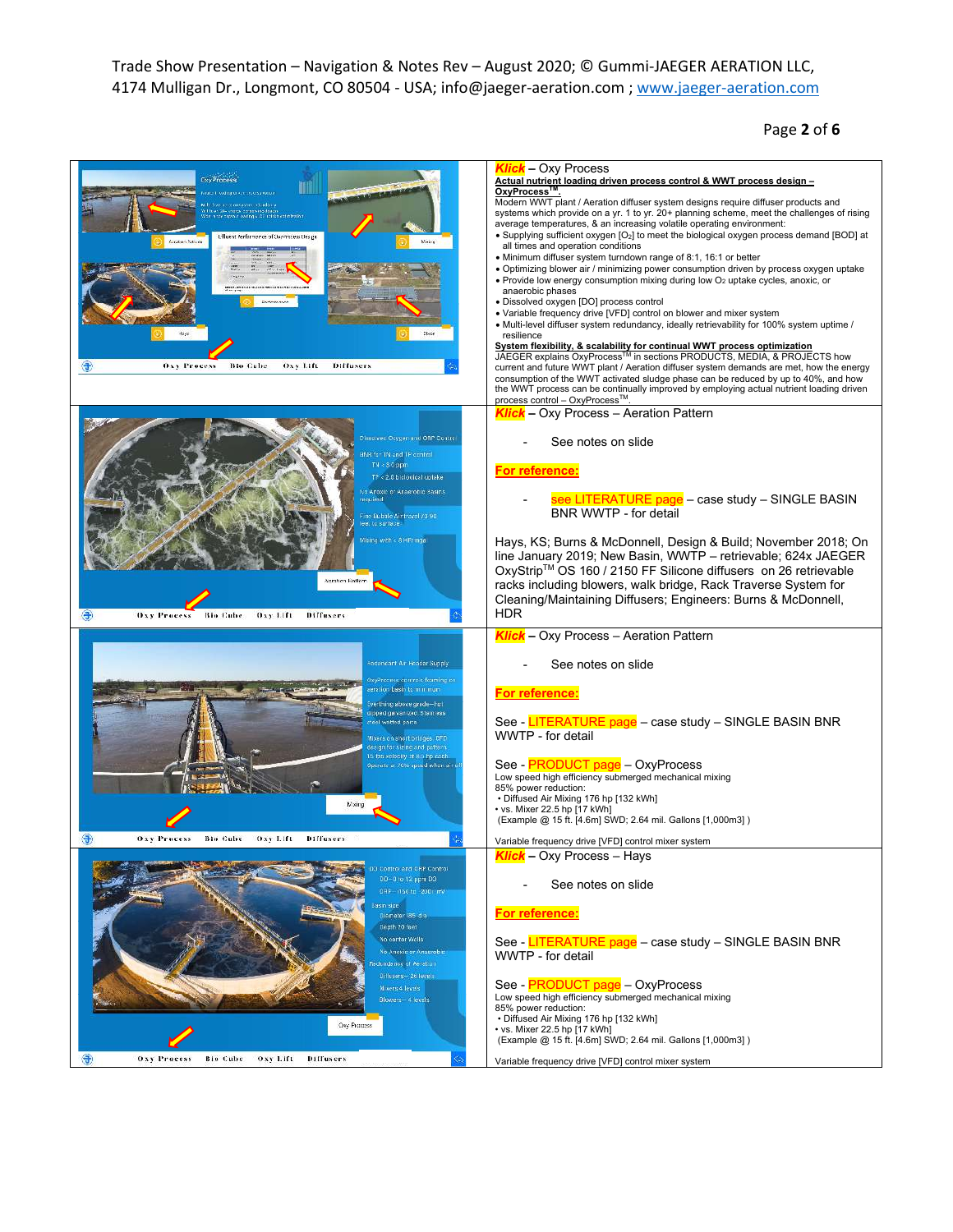Page **3** of **6**

|                                                                                                                                                                                                                                                                                                                          | Klick - Oxy Process - Performance                                                                                                                                                                                                                                                                                                                                                                                                       |
|--------------------------------------------------------------------------------------------------------------------------------------------------------------------------------------------------------------------------------------------------------------------------------------------------------------------------|-----------------------------------------------------------------------------------------------------------------------------------------------------------------------------------------------------------------------------------------------------------------------------------------------------------------------------------------------------------------------------------------------------------------------------------------|
| Effluent Performance of OxyProcess Design<br>OxyProcess Design                                                                                                                                                                                                                                                           | See notes on slide                                                                                                                                                                                                                                                                                                                                                                                                                      |
| Simultaneous Nite & Denite<br>for HNH performance Monitor<br><b>KD 1 spm</b><br>303,500<br>eco<br>男客<br>is needed with DO and ORP.<br>T35<br>232-100 ppm<br>hit-1 apm<br>22.6<br>37.70 com<br>Tex<br><b>WHY</b>                                                                                                          | For reference:                                                                                                                                                                                                                                                                                                                                                                                                                          |
| Mixing Energy Separate<br>Armeria<br>30-50 spm<br>SSL6 opt<br>91.9%<br>from Acration Energy<br>74 truste<br>$C$ non<br>nin.<br>TotalPhos<br>$6.8 \mu$ om<br>1p po od ngo 0.59<br>$-2708$<br>Cycle Air On/Off based on<br>Al spriceminn<br>22-10%<br>Arizo 20-30 km<br>Fregy Syznat<br>Loading to plant to save<br>inergy | See - LITERATURE page - case study - SINGLE BASIN BNR<br>WWTP - for detail                                                                                                                                                                                                                                                                                                                                                              |
| forced the Ensting Tentage or New Escotions - Performance no connect and Europe APOSS panelle<br>while studio energy<br>Performance                                                                                                                                                                                      |                                                                                                                                                                                                                                                                                                                                                                                                                                         |
| Oxy Process<br><b>Bio Cube</b><br>Oxy Lift<br><b>Diffusers</b>                                                                                                                                                                                                                                                           | <b>Klick</b> - Oxy Process - Dixon                                                                                                                                                                                                                                                                                                                                                                                                      |
| Xixan mu screen<br>Upgreded as compared to<br>lew plant. Saved S5 million.                                                                                                                                                                                                                                               | See notes on slide                                                                                                                                                                                                                                                                                                                                                                                                                      |
| SNR Performance to a TNks and TRK I<br>lo Anosic & Anaerobic Basins                                                                                                                                                                                                                                                      | For reference:                                                                                                                                                                                                                                                                                                                                                                                                                          |
| Blowers operate only 4 hours/day<br>Save \$10,000/yr power vs Rotors<br>Ine Mixer, Two Blowers<br>Levels of Diffusers for redundancy<br>week construction time on-site.                                                                                                                                                  | See - LITERATURE page - case study - OXIDATION DITCH<br><b>RETROFIT - for detail</b>                                                                                                                                                                                                                                                                                                                                                    |
|                                                                                                                                                                                                                                                                                                                          |                                                                                                                                                                                                                                                                                                                                                                                                                                         |
|                                                                                                                                                                                                                                                                                                                          |                                                                                                                                                                                                                                                                                                                                                                                                                                         |
| €<br>Oxy Process<br><b>Bio Cube</b><br>Oxy Lift<br><b>Diffusers</b>                                                                                                                                                                                                                                                      |                                                                                                                                                                                                                                                                                                                                                                                                                                         |
| OxyLift<br>the efficiency nethodologically diffuse took aveve<br>on carrier industries                                                                                                                                                                                                                                   | <b>Klick</b> – Oxy LIFT<br>WWT systems resilience - Retrievable OxyLift diffuser systems:<br>Water sanitation / wastewater treatment infrastructure, its continual / non-interrupted<br>operation are critical factors to human health and habitation. System redundancy, &<br>resilience to rising average temperatures, & possible system upsets like extreme weather<br>events of the WWT activated sludge phase are mandatory.      |
|                                                                                                                                                                                                                                                                                                                          | JAEGER demonstrates in sections PRODUCTS, MEDIA, & PROJECTS how OxyLiftTM<br>- the retrievable OxyStripTM diffuser rack systems - can provide a piece of mind to all<br>WWT plant owners & operators, infrastructure planners, & engineers. Any basin<br>geometry or plant size can be made retrievable by employing OxyLiftTM technology for<br>as little as 1% to 2% of the initial total investment of a modern wastewater treatment |
|                                                                                                                                                                                                                                                                                                                          | plant.<br>See topics / questions #:                                                                                                                                                                                                                                                                                                                                                                                                     |
| Oxy Process<br><b>Bio Cube</b><br><b>Oxy Lift</b><br><b>Diffusers</b>                                                                                                                                                                                                                                                    | <b>FAQ</b><br><b>PLANET</b><br><b>BENCHMARK</b><br><b>PRODUCTS</b><br><b>PROJECTS</b><br>8; 12; 16; 11; 10;<br>13; 14; 15; 16;<br>OxyStrip; OxyLift:<br>Retrievable: 1, 2,<br>5;<br><b>OxyProcess</b><br>3, & 4: Lagoon:                                                                                                                                                                                                                |
|                                                                                                                                                                                                                                                                                                                          | Klick - Oxy LIFT - Transporting Diffusers                                                                                                                                                                                                                                                                                                                                                                                               |
| ajent Design Pagahements<br>nnt maintain diffusers                                                                                                                                                                                                                                                                       | See notes on slide                                                                                                                                                                                                                                                                                                                                                                                                                      |
| reration basin. Needed to provi<br>< cert to beneficial diffuse als<br>adge of tenk.<br>Froy de 26 lovels of redundancy for                                                                                                                                                                                              | Single tank yr. 1 to yr. 20+ design                                                                                                                                                                                                                                                                                                                                                                                                     |
| incoection of a cittatur tack<br>thow for additional air diffusers.                                                                                                                                                                                                                                                      | System redundancy, & resilience                                                                                                                                                                                                                                                                                                                                                                                                         |
| ip. a 6-10% auchtional air without-<br>dewetering tank.<br>41-mu<br>hangesting Diffuses                                                                                                                                                                                                                                  | Utility, Ingenuity, Quality, Diffuser Rack, OxyStrip, O&M, Superior<br>Hardware,                                                                                                                                                                                                                                                                                                                                                        |
| Oxy Process<br><b>Bio Cube</b><br>Ony Life<br>Diffusers<br>a                                                                                                                                                                                                                                                             |                                                                                                                                                                                                                                                                                                                                                                                                                                         |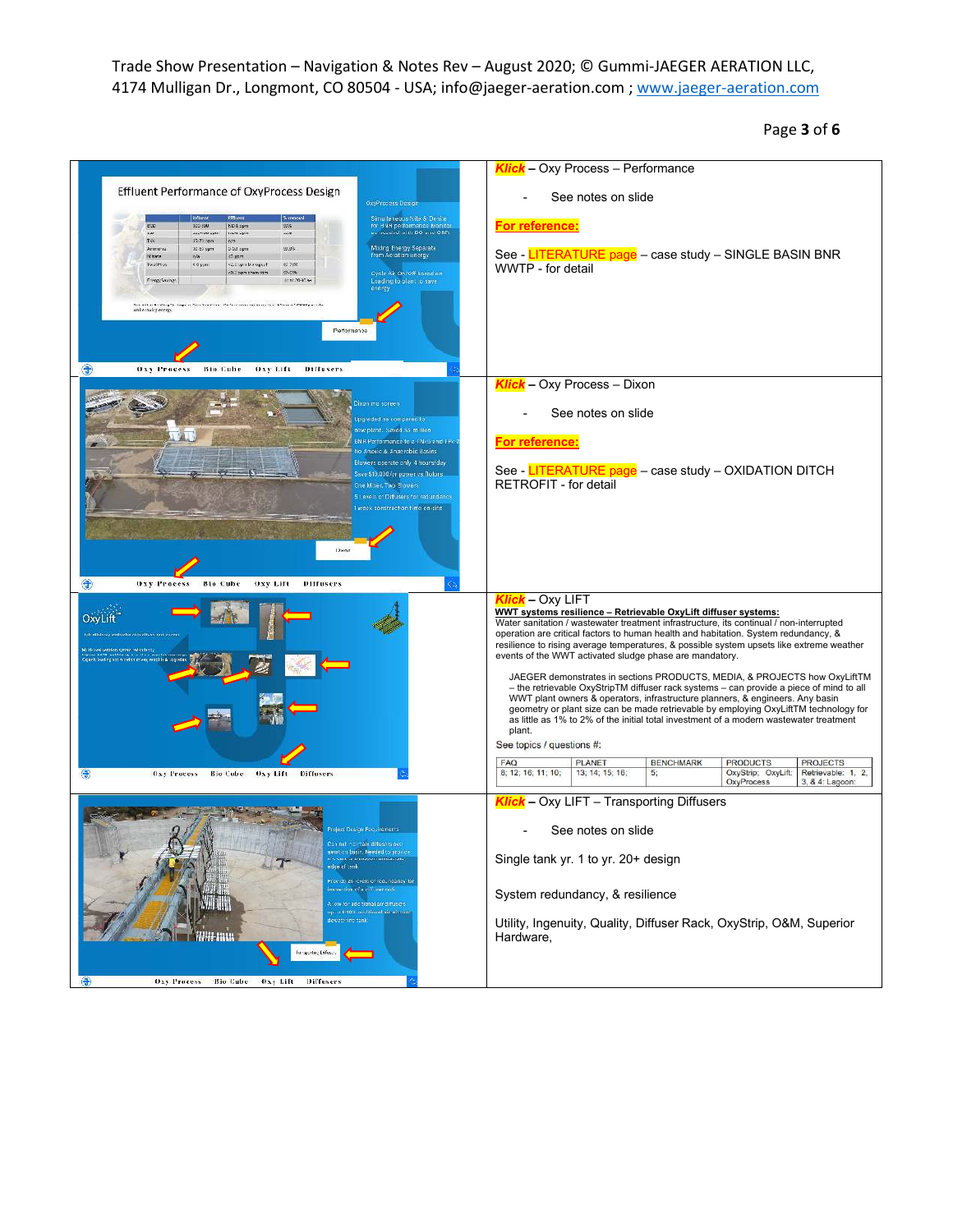Page **4** of **6**

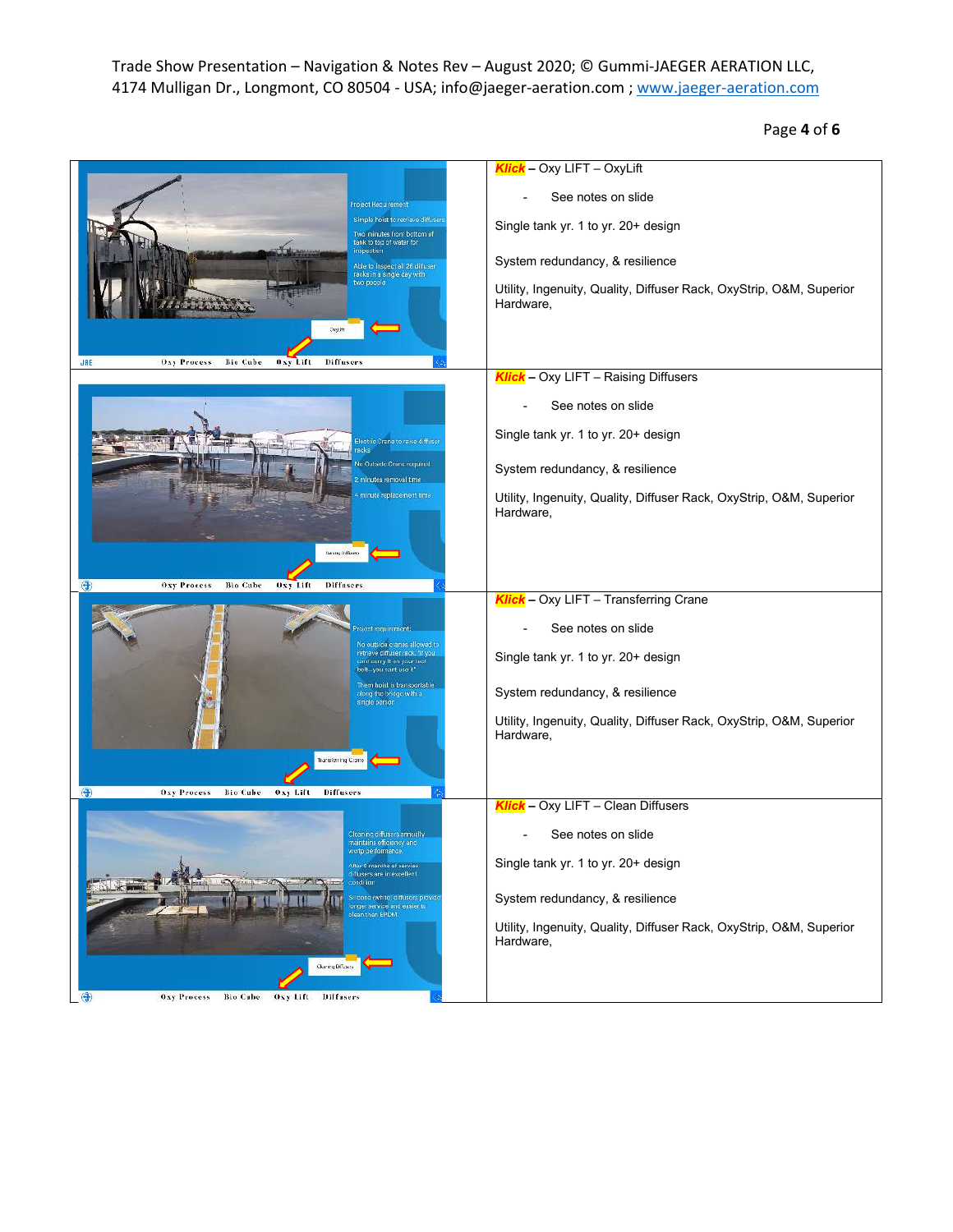Page **5** of **6**